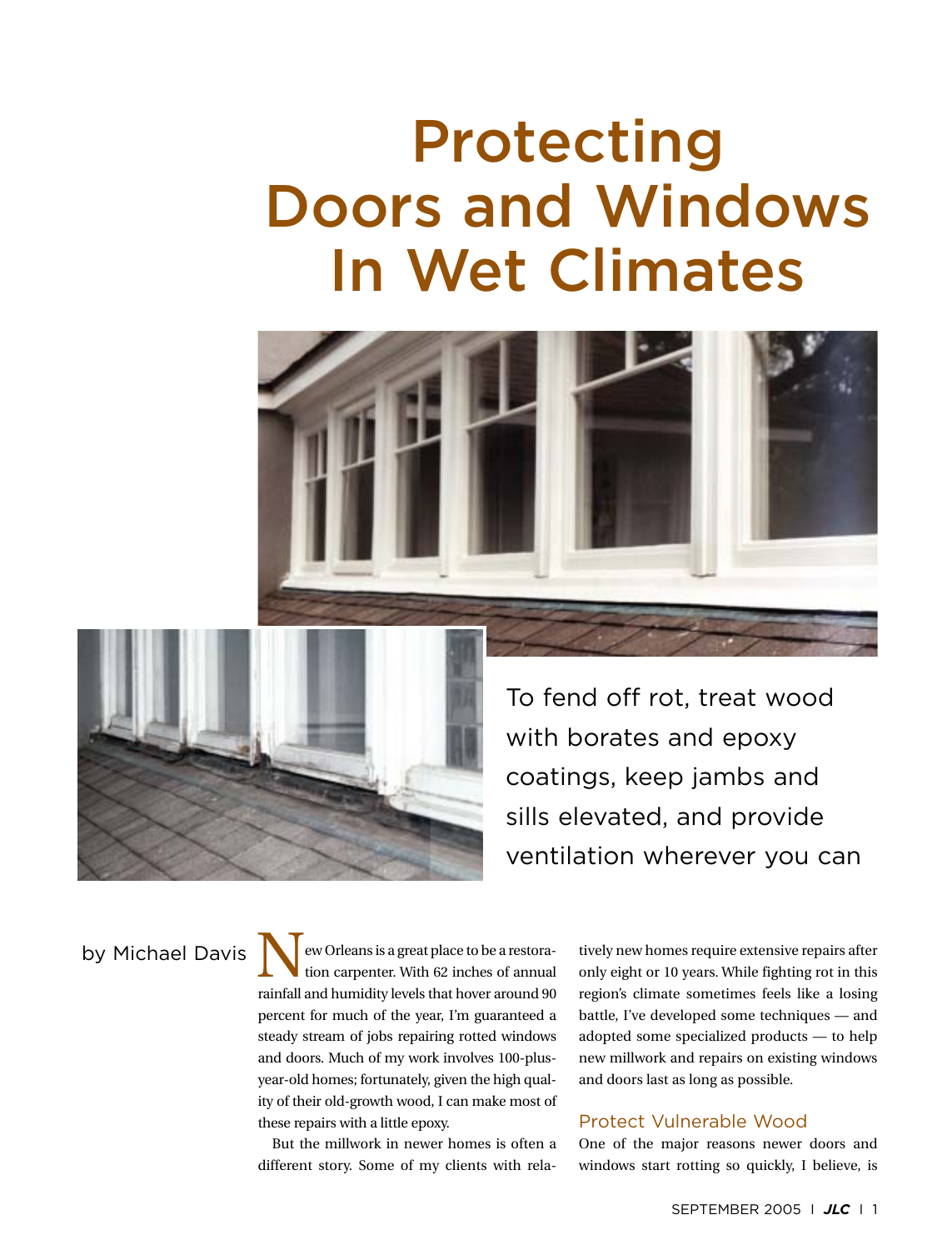# Protecting Doors and Windows in Wet Climates

Figure 1. After only eight years, this door frame is well on its way to becoming compost (right). The damage to the window (far right) is typical in New Orleans' hot and humid climate. The author uses a number of techniques — including treating with preservatives, backpriming, and epoxycoating end grains — to prevent rot in both new and existing doors and windows.





that the quick-growing white pine (or its variants) used in most factory-made doors and windows is not suitable for the Deep South. If the wood contains any treatment at all, it's a water-repellent, not a preservative, so when this fast-growing pine starts going bad, it takes

> off at a gallop (see Figure 1). That is why I carefully backprime everything I can on new doors and windows, seal all end grain with paint or special epoxy coatings, and raise the units slightly so they're not sitting directly on horizontal surfaces that could hold water. Since the bottom 16 inches of jambs and casings are especially vulnerable, I focus most of my attention on this area.

If I have enough time and new units to justify building a dipping trough, I first soak the bottom 3 to 4 inches of each unit in a borax solution such as Tim-bor or Bora-Care (Wood Care Systems, 800/827-3480, www.ewoodcare.com; Figure 2). Then I seal these areas with West System 105 Epoxy Resin and 207 Special-Coating Hardener (West System, 866/937-8797, www.westsystem.com) or with Corlar 25P or 26P two-part epoxy coatings (DuPont, 800/438- 3876, www.performancecoatings.dupont.com; Figure 3, next page).

The two Corlar products are similar, but 25P — an epoxy mastic — contains more solids and goes on thicker than 26P. The 25P is great for protecting end grain, and I use it for applications like porch flooring, where a thicker coat is an advantage. The thinner 26P penetrates and brushes out better; I use it as the primer for almost all of my rot-repair work. One drawback to Corlar 26P, though, is its induction time. After mixing, you have to let it sit for about an hour. 25P doesn't require the wait.

(Note: DuPont has changed the names of all its industrial coatings. Corlar 25P is now Corlar 2.1 ST and Corlar 26P is Corlar 2.8 HG. However, the former names are still commonly used at the dealer level.)

Both types of Corlar are mixed one-to-one with their activators and thinned with MEK (methyl ethyl ketone). I buy the epoxy base and its activator in gallon containers from a DuPont Industrial Coatings dealer for about \$85, which makes two gallons of the coating. And I always



Figure 2. For added insurance against rot, the author often soaks new and repaired pieces in a borate-based preservative like Bora-Care.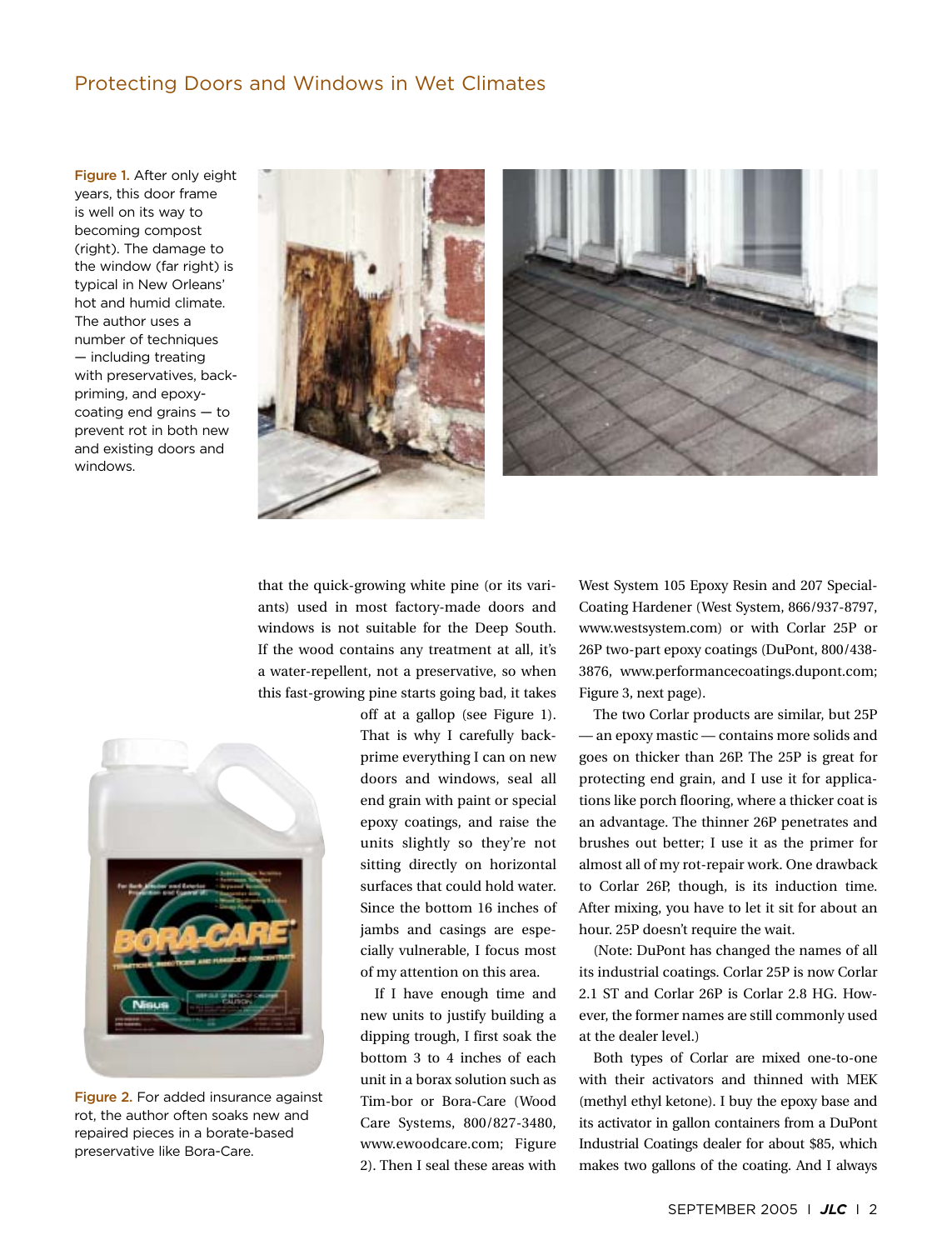

I use Corlar 26P to coat the bottoms of frames and casings, usually up to about the first finger joint. Where finger joints are within 12 inches of a horizontal surface, I carve out a small "V" directly over the joint with a utility knife (Figure 4, next page) and skim it over with WoodEpox epoxy putty (Abatron, 800/445- 1754, www.abatron.com).

I also like to pry factory-installed brick mold away from frames just enough to coat the back side of the bottom inch or two of the molding. Then I feather out the top edge and rough up the dried epoxy with 220-grit sandpaper, so an alkyd primer will bond.

Sometimes I use West System 105/207 epoxy in place of the Corlar because, depending on the hardener used, it dries in as little as a halfhour, making it a better choice when I have only one or two repairs to make. Otherwise, I prefer the Corlar because it sands more easily and has a longer working time.

#### Let Air In and Water Out

Whenever possible, I try to install new doors and windows in such a way that they have a chance to dry out. For example, I like to attach  $\frac{1}{4}$ -inch-

thick pressure-treated shims to the bottom of door thresholds, or place door and window units on strips of Cor-A-Vent S-400 (Cor-A-Vent, 800/ 837-8368, www.cor-a-vent.com). Designed primarily as a soffit vent, Cor-A-Vent S-400 is made from a 1-inch-tall by  $1<sup>1</sup>/2$ -inch-wide stack of plastic corrugations held together with large staples. After prying apart the staples, you end up with six individual corrugations. Each corrugation can be used singly to create a  $\frac{1}{8}$ -inch-high vent channel, or the stack can be left as high as needed (Figure 5, next page). Because Cor-A-Vent is made from rigid plastic, it also offers some structural support. To keep swarming Formosan and dry-wood termites from crawling through the holes, I wrap a piece of aluminum screen around the back of the Cor-A-Vent before installing it.

When I'm working on a new installation and the door threshold has to sit on the floor for some reason, I commonly trim  $\frac{1}{8}$  inch to  $\frac{1}{4}$  inch off the jamb bottoms so they're not touching the subfloor, making them less likely to wick water. I don't remove the jambs from the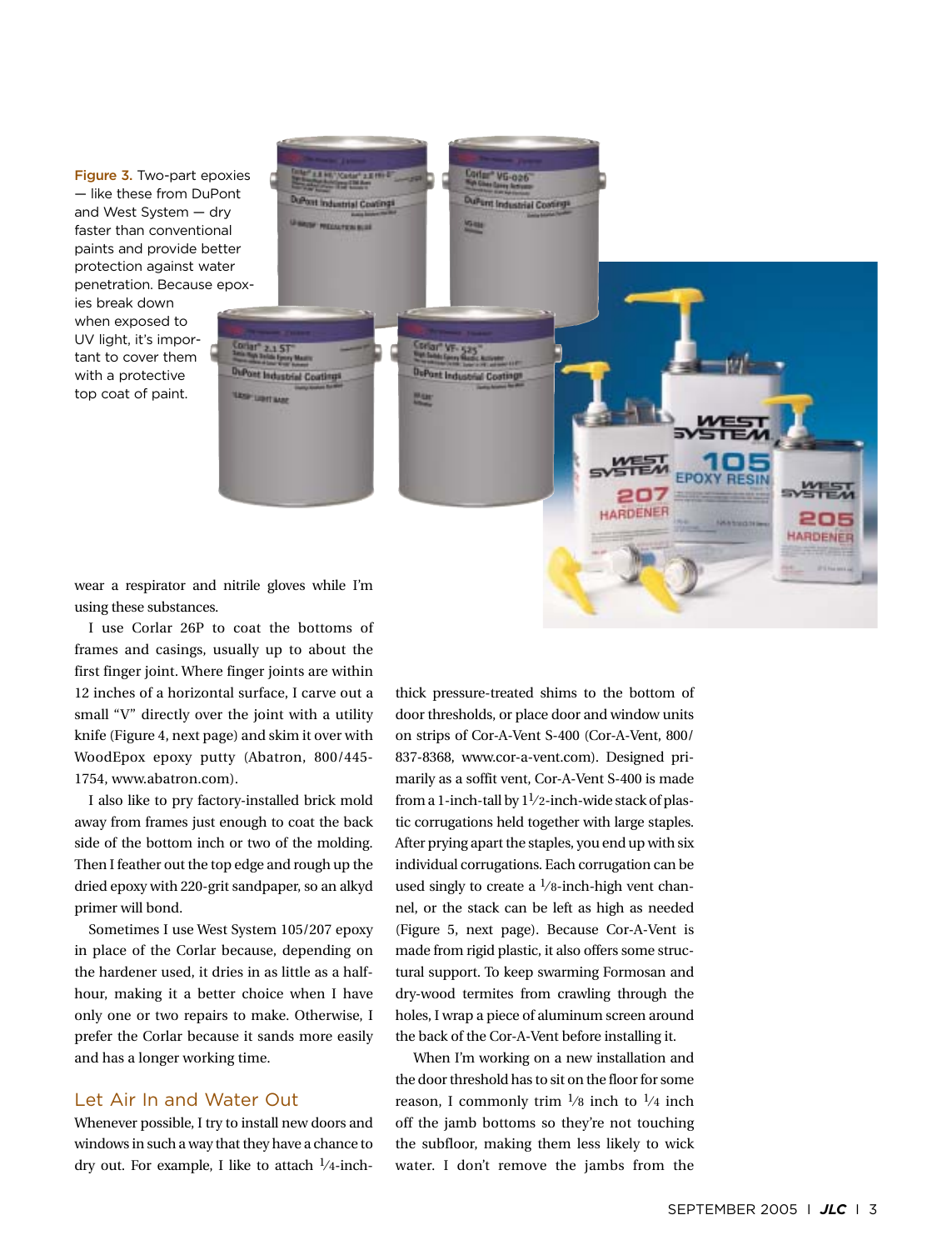

Figure 4. Finger joints on doors and windows are one place where rot can quickly gain a foothold, so the author creates a small recess with a utility knife and then skims over the joint with two-part epoxy putty to create a more water-resistant joint.

threshold; I just take a little off the bottoms with a circular saw (or, if the door is already in place, a reciprocating saw). After coating the end cuts with Corlar 25P, I fill this gap with Cor-A-Vent or bronze screening (Blaine Window Hardware, 800/678-1919, www.blainewindow. com) to keep out bugs and create a combination weep and vent at the bottom.

On both new installations and repairs, I'll frequently remove the brick mold and cut it  $\frac{1}{8}$  inch to  $\frac{1}{4}$  inch short, then attach screening to the trimmed and coated bottoms, doubling it over and stapling it in place with stainless steel staples (Figure 6, next page). Folding the





screening over a round pencil before installation gives it a nice shape.

On repair jobs where removing the casing would be difficult, I trim it in place with a Fein MultiMaster, then pry it loose enough to backprime the bottom inch or two with Corlar 25P. Then I insert a rolled piece of bronze screening or Cor-A-Vent.

#### Rot-Proofing Doors

Since the untreated wood stock under the aluminum threshold found on many inexpensive doors is bound to cause problems later on, I'll often replace it with pressure-treated stock or a piece of fiber-composite decking before installing the door. This isn't as much trouble as it sounds. After removing the sill from the door unit, I pry loose the rot-prone pine filler and replace it with a duplicate made from pressuretreated stock, which I secure to the aluminum sill with small stainless-steel screws.

On metal exterior doors, the wood perimeter — especially at the bottom — will cause problems if exposed to water. If the door has a sweep with a solid plastic top, this further traps



Figure 5. Made from stacked sections of corrugated plastic, Cor-A-Vent S-400 is primarily designed for soffit venting (right, top). But once the staples are removed, individual sections can easily be separated from the stack and placed under windows or doors, where they promote drying (bottom photos).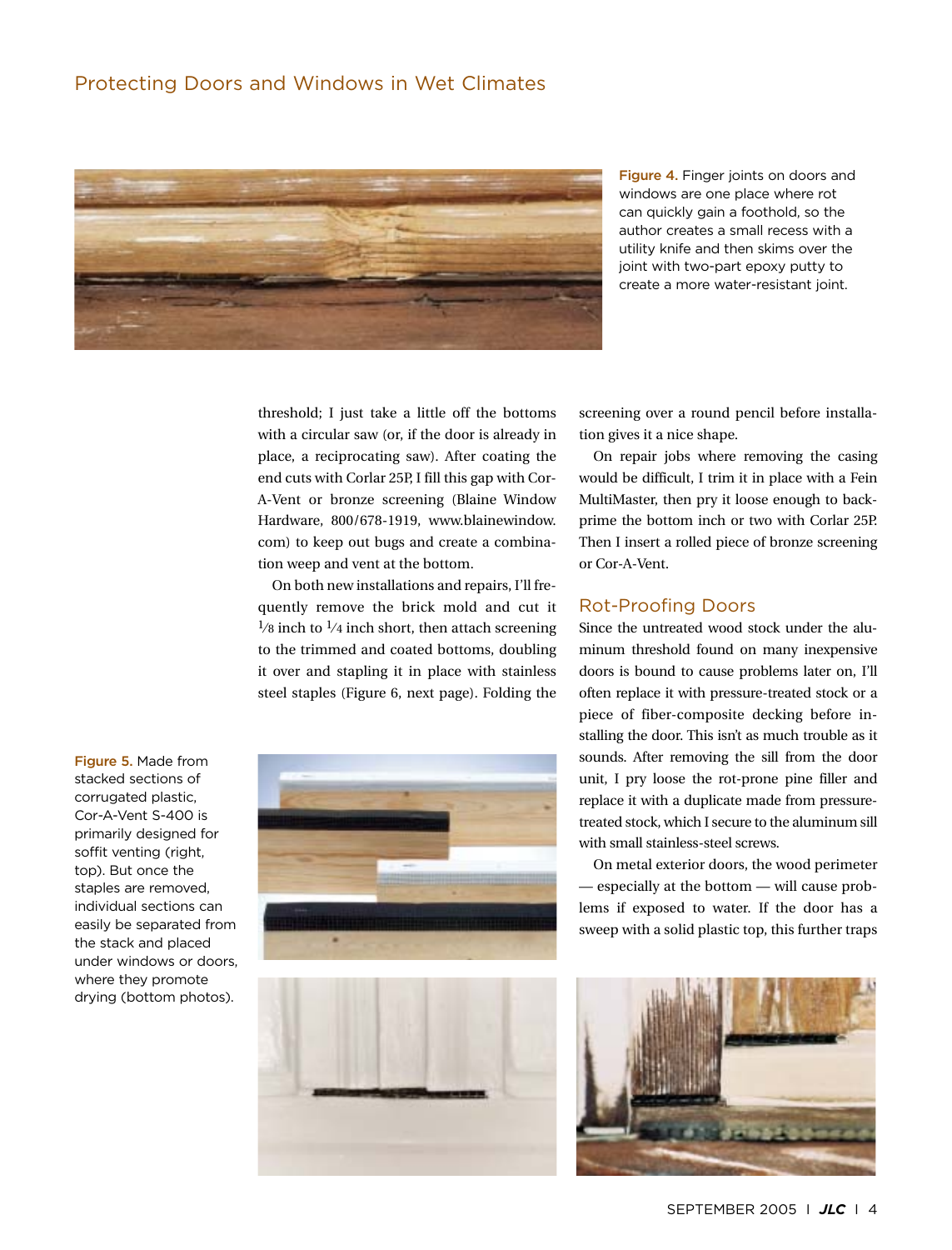

Figure 6. Before installing a door unit, the author likes to remove the brick molding, cut  $\frac{1}{8}$  inch to  $\frac{1}{4}$  inch off the bottom ends, coat them with epoxy, and staple bronze screening to them. Holes drilled in the trim at an upward angle and covered with small thimble vents allow interior moisture to drain while keeping out bugs.



moisture inside the door. On both new doors and ones that I'm repairing, I usually pry the weather sweep loose at the ends, so I can epoxyseal the end grain on the stiles and on the joint where the stiles meet the bottom rail. Then I bed the top of the sweep in caulking.

If I'm working on a number of similar doors, I remove their sweeps entirely and cut slots into their solid tops to promote drying, using a  $\frac{1}{8}$ -inch straight-cutting bit in a die grinder guided by a jig. (You could also use a small router or laminate trimmer.) Another option is to drill a series of holes into the base of the sweep before remounting it.

To provide ventilation to the interior of the bottom rails, I drill 3⁄ 8-inch-diameter holes on 6-inch or 8-inch centers in the bottom rail from the interior side of the door. I cover the holes with  $\frac{3}{8}$ -inch thimble vents (Midget Louver Co., 800/643-4381, www.midgetlouver. com; Figure 7).

#### Handy Protection

A good way to prevent rot at the bottom of doors and windows is with Impel Rods (Wood Care Systems, 800/827-3480, www.ewoodcare. com). Inserted into drilled holes, the compressed borax pellets remain inert as long as they stay dry; when they get wet, they slowly dissolve, protecting the wood from rot. The manufacturer

claims they last a minimum of eight years.

Though expensive (a 24-count box of my favorite  $\frac{1}{3}$ -by-1-inch size sells for \$25), these little jewels offer protection in locations that would otherwise be very hard to address. For example, I'll insert two or three of them into a single hole drilled in each door stile, and use two or three more in another pair of holes drilled in the bottom rail. I also install rods at the bottom of jambs and casings, and in window sash and sill horns, covering the holes



Figure 7. The wood bottoms on steel doors are vulnerable to rot. The author first removes the damaged wood and replaces it with pressure-treated stock, then drills a series of holes in the interior side of the door to promote drying. Small thimble vents inserted into these holes prevent insects from nesting inside the door.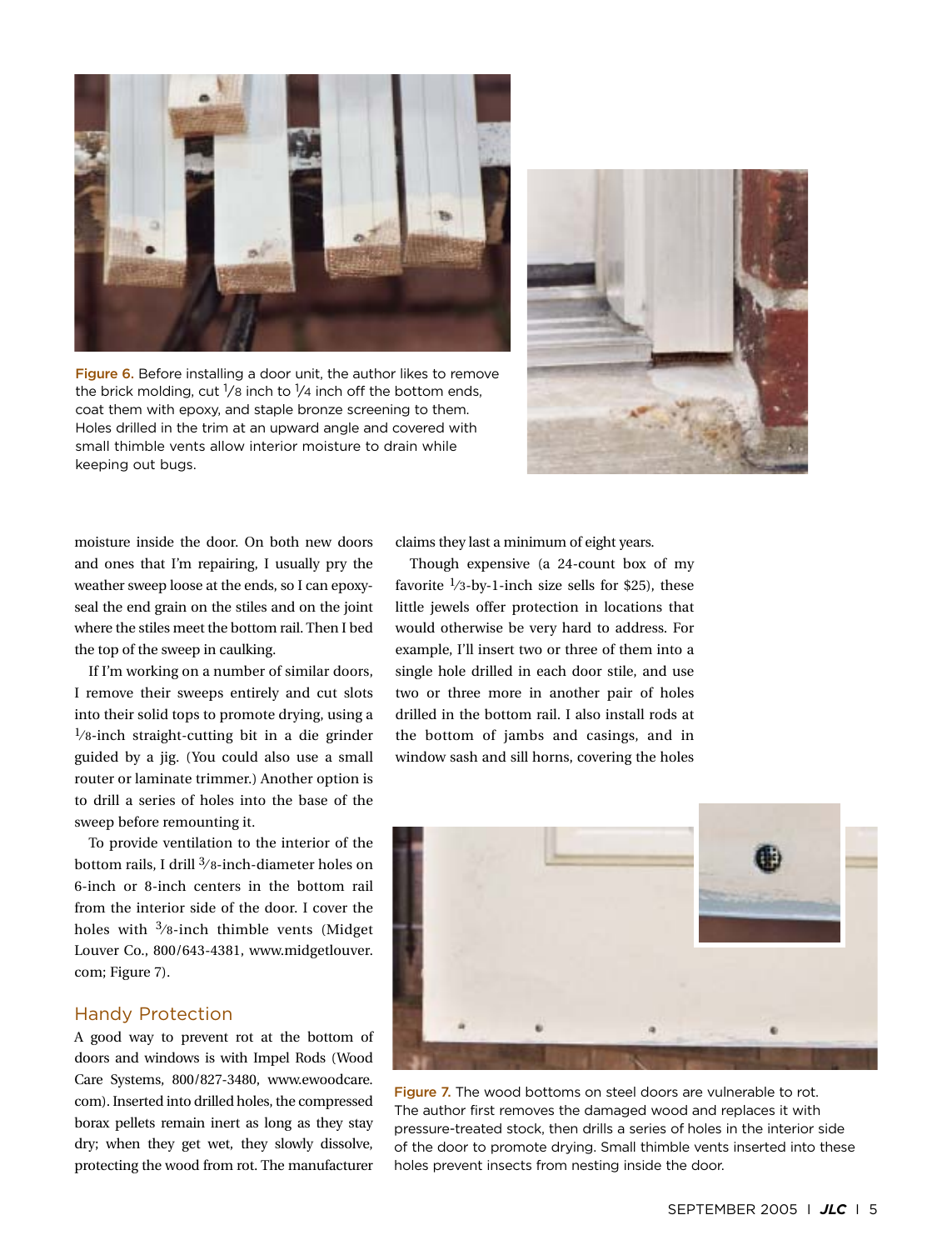# Protecting Doors and Windows in Wet Climates





Figure 8. Made from compressed borax and available in different sizes, Impel Rods (above, right) can prevent rot. Inserted into vulnerable areas in windows and doors, the dowel-shaped pellets slowly dissolve when they're exposed to moisture, protecting the wood (above). The author uses a two-part epoxy wood filler — the same material used for repairs — to cap the holes.



Figure 9. The bottoms of doors and windows are natural collection spots for moisture, but tiny vents allow the water to drain. Held in place by friction, the vents come in  $\frac{3}{8}$ -inch and  $\frac{1}{4}$ -inch sizes.

with either wood plugs and polyurethane glue or with WoodEpox. These rods allow you to put protection where it's needed most. If a rotdamaged area is addressed soon enough, you can usually repair it with epoxy and install the rods without removing the piece.

Window sash are like small doors: No matter how they operate, their bottom corners are vulnerable to rot. If their sash are fixed, I insert short Impel rods into face surfaces to protect the stiles' bottom end grain and the rails' side end grain (Figure 8).

## Special Solutions for Windows

The area where jambs and casings meet window sills is a potential trouble spot. In new construction or where it's possible to trim the casing short, I leave a  $\frac{1}{4}$ -inch to  $\frac{1}{8}$ -inch gap where the casing meets the sill and fill it with Cor-A-Vent or screening. Another option is to drain these joint intersections with  $\frac{1}{4}$ -inch angled weep holes that come out just behind the casing and out the bottom of the sill just past the siding.

In locations with especially severe weather, I also drill a series of  $\frac{1}{4}$ -inch holes in the bottom rail of sash to drain away any water that penetrates behind stops. I epoxy-coat drilled holes with a long cotton or foam swab or with a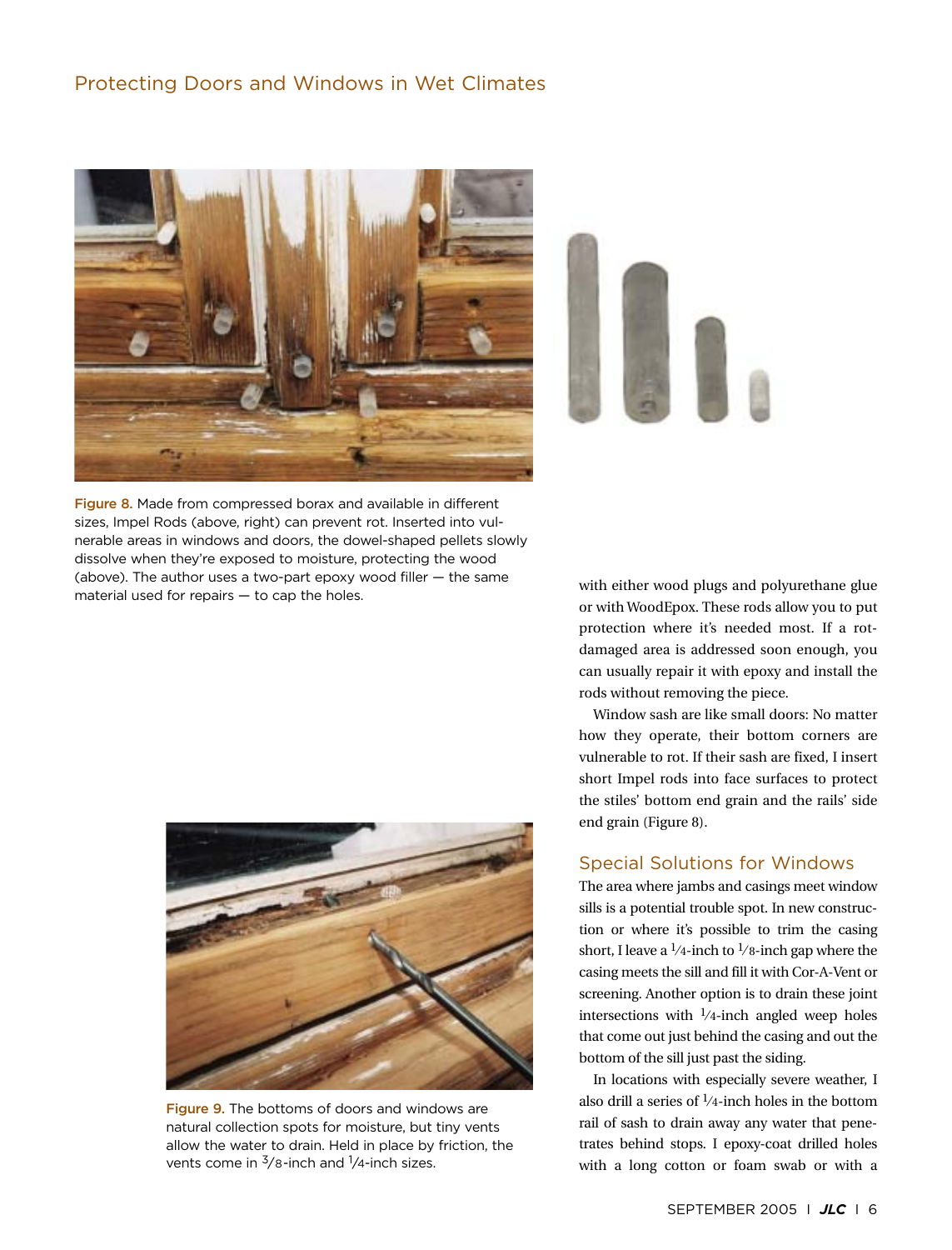



Figure 10. Designed for retrofitting weather stripping, this specialty tool cuts slots that are the perfect size for a caulked joint (left). The same manufacturer also makes the weather stripping that the author uses as a backer rod (above).

 $\frac{1}{4}$ -inch flux or artist's brush, and then cap them with a small thimble vent (Figure 9, previous page).

To make a long-lasting caulk joint on long horizontal joints — for example, where a subsill meets a sill — I cut a slot with a special tool called a corner grooving machine that's designed for installing weather stripping (Resource Conservation Technology, 410/366-1146, www.conservationtechnology.com). Instead of foam backer rod, I use bulb weather stripping from the same company to fill the slot before caulking, which gives the joint flexibility and improves adhesion (Figure 10).

If any repairs to the sash are needed, I use either Abatron's LiquidWood/WoodEpox system or West System adhesive epoxy, depending on how structural the repair needs to be (West System is stronger, but harder to sand). After making repairs and sanding everything, I apply a coat of West System 105/207 epoxy and a coat of DuPont Corlar 26P epoxy enamel. The 26P is applied when the 105/207 goes into the green stage — that is, when it is tack-free, but not fully hard — which eliminates the need to key sand the fully hardened 105/207 for good adhesion of the subsequent coat. This technique also works when using West 105 with alkyd or latex primers.

#### Replacing Window Stops

Some factory wood windows come with wooden glazing stops on the exterior. The ones I've seen aren't back-primed, and neither are the sash, a recipe for disaster in my climate. If the windows are getting enough weather for me to be there making repairs, I figure that at the very least I should pull off the bottom stops for inspection. If they are in good shape, I backprime both surfaces with epoxy and reinstall them using stainless steel brads. If the stops show even a little rot, they go into the trash can.

While it would be best to replace all of the factory stops, the top and side ones are generally in much better shape because they dry more easily. Granted, it would make sense to remove them, too, for back-priming, but the factory usually attaches them with staples, which are often rust-encrusted, making it difficult — if not impossible — to extract the thin stops without breaking them. If there is no obvious damage, I just leave them in place.

Discarded stops could be replaced with glazing putty, but wood stops look and perform better, so I usually make new ones out of mahogany. To aid drainage, I give them a steeper 10- or 15-degree pitch and increase their width as much as possible. After sanding the stops, I apply